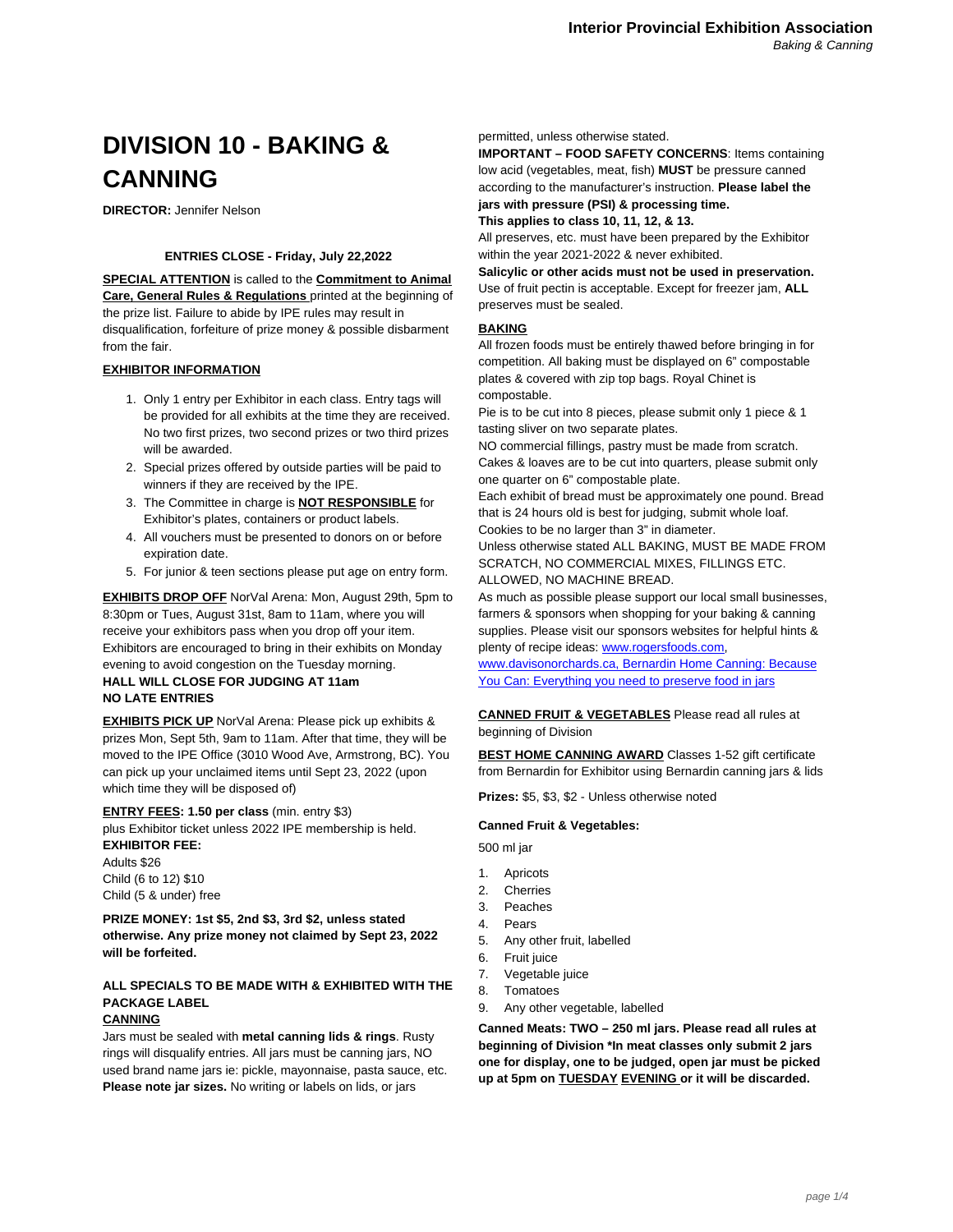- 10. Salmon
- 11. Antipasto

#### **Jelly, Jams & Marmalades:**

- 125 ml or 250 ml jar
- 12. Apple jelly, NEW
- 13. Grape jelly
- 14. Raspberry jelly
- 15. Pepper jelly, mild
- 16. Lite jam, any fruit, labelled
- 17. Strawberry jam
- 18. Apricot jam
- 19. Raspberry jam
- 20. Peach jam
- 21. Strawberry freezer jam, NEW

#### **Junior - under 18 years:**

125- or 250-ml jar

- 25. Strawberry jam
- 26. Raspberry jam
- 27. Cucumber dills, 500 ml jar only

#### **Butter & Curds:**

125 ml or 250 ml jar

- 28. Apple butter
- 29. Lemon butter (curd)
- 30. Lime butter (curd)

#### **Miscellaneous:**

1-piece vacuum sealed with 1 tasting piece (3" long x 1" wide)

- 31. Beef Jerky, NEW
- 32. Dry Sausage, NEW
- 33. Smoked Fish, NEW

### **Pickles:**

Classes 36-41 & Class 49 500 ml jar, Classes 42-48 250ml or 500 ml jar

- 34. Cucumber dills
- 35. Mustard pickles
- 36. Bread & butter pickles
- 37. Pickled beets
- 38. Pickled asparagus
- 39. Any other pickles (no cucumbers)
- 40. Cucumber relish
- 41. Zucchini relish
- 42. Tomato salsa, mild
- 43. Fruit salsa, mild
- 44. Barbeque sauce, mild
- 45. Chutney
- 46. Spaghetti sauce
- 47. Sauerkraut



#### **Bernardin:**

Display with logo & using Bernardin jars, lids & pectin's

## **Prize:** \$20 product certificate

- 48. Bernardin Special strawberry jam, 125 ml or 250 ml
- 49. Bernardin Gift Pack Competition 6 jars of canned goods, presented as a gift pack
- 50. Bernardin best decorated or functional homemade craft using Bernardin jar(s) &/or 2-piece lid

#### **Baking**

Please read all rules at beginning of Division



#### **Pies & Tarts, Sponsored by Davison Orchard:**

Pies, please cut into 8 pieces, submit 2 pieces, Classes 53-58

- 51. Pies & Tarts: Apple, double crust
- 52. Cherry, double crust
- 53. Pumpkin, single crust
- 54. Peach tarts, 3
- 55. Butter tarts, 3
- 56. Any other tart, 3
- 57. Lemon meringue pie

#### **Cakes & Loaves, Sponsored by Rogers Foods:**

Cut into quarters, submit one quarter

- 58. Carrot cake, uniced
- 59. Rhubarb cake
- 60. Coffee cake with streusel topping
- 61. Chocolate cake, uniced
- 62. Chiffon cake, plain or variety, uniced
- 63. Angel food cake, uniced
- 65. Pumpkin loaf
- 66. Zucchini loaf
- 67. Lemon loaf, glazed
- 69. Brownies, cake, uniced, 3 pieces
- 70. Brownies, fudge, uniced, 3 pieces



#### **Cookies, Muffins & Biscuits, Sponsored by Rogers Foods:**

Classes 76-88 please submit 3 cookies, muffins or biscuits

- 74. Oatmeal raisin cookies
- Sponsor: Rogers Foods Ltd
- 75. Icebox cookies
- 76. Gingersnap cookies
- 77. Protein bites, NEW
- 79. Granola bars, NEW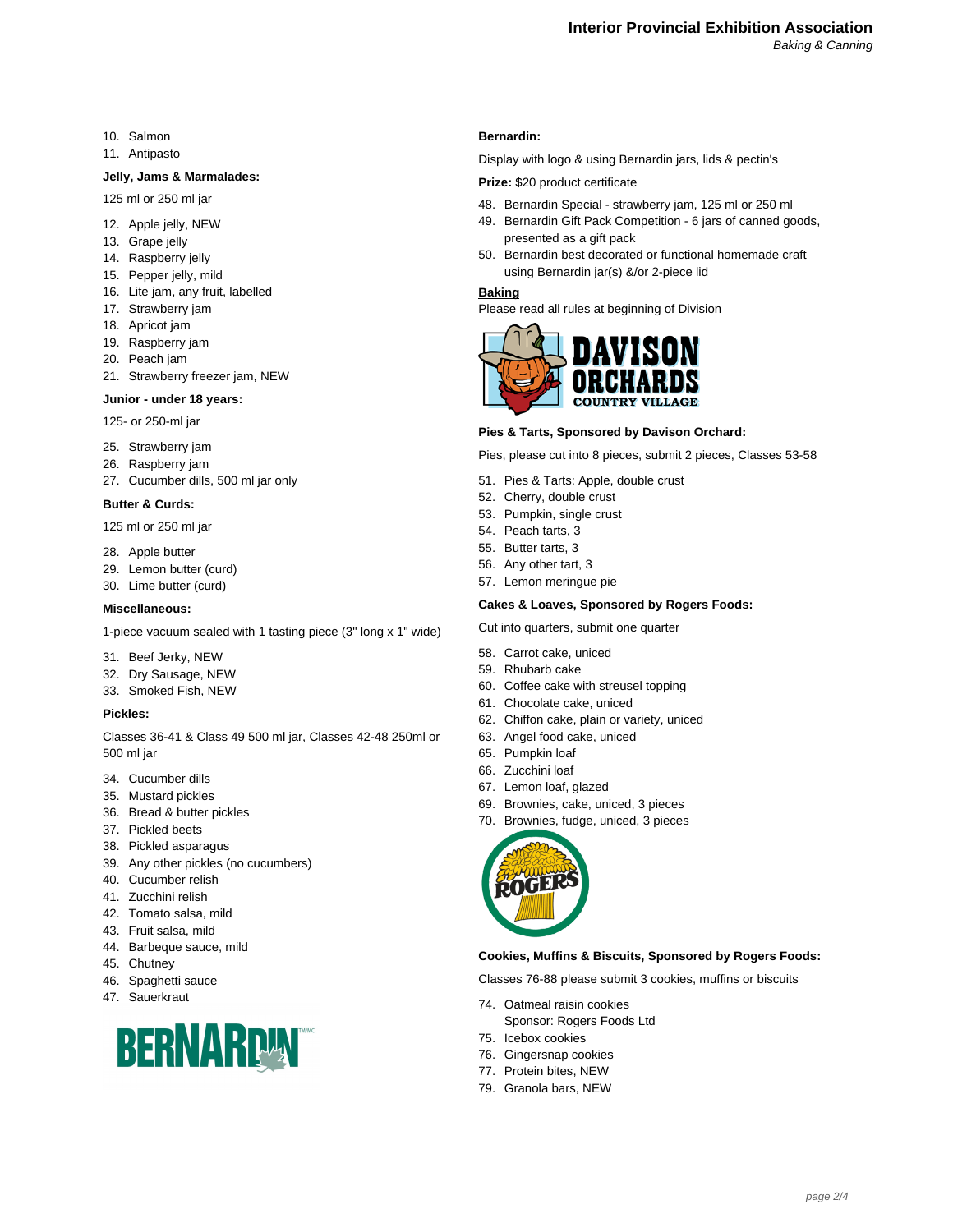- 80. Cheese biscuits
- 81. Pumpkin scones, NEW
- 82. Scones
- 83. Cornbread
- 84. Bran muffins
- 85. Zucchini muffins, NEW
- 86. Any other fruit muffin, labelled

#### **Yeast Breads from scratch, Sponsored by Rogers Foods:**

Classes 89-94 please submit a whole loaf of bread, Classes 95-98 please submit 3 buns or rolls

- 87. White bread
- 88. Rye bread
- 89. Whole wheat bread, not less than 60%
- 90. No-Knead bread, rustic loaf
- 91. Cheese bread
- 92. Raisin Bread
- 94. Pretzels
- 95. Dinner rolls
- 96. Cinnamon rolls, sweet yeast dough, uniced
- 97. Sourdough bread
- 98. Sourdough buns/rolls
- 99. Sourdough cinnamon rolls, uniced
- **Yeast breads by Machine:**
- 100. White bread
- 101. Rasin bread
- 102. 60% Whole wheat bread

#### **Miscellaneous:**

103. Donuts, 3 104. Candy made with popcorn 106. Fudge, 3 pieces

#### **Gluten Free:**

- 109. Carrot muffins, 3
- 110. Zucchini loaf, ¼ loaf, NEW
- 111. Chocolate cake, uniced, ¼ cake
- 112. Scones, any kind, 3, NEW



#### **Junior Section, Sponsored by Rogers Foods:**

Please read all rules at beginning of Division. For Children 12 years & under.

- 113. Junior: Oatmeal chocolate chip cookies, 3
- 114. Junior: Drop cookies, labelled, 3
- 115. Junior: Banana loaf, ¼ loaf
- 116. Junior: Cheese biscuits, 3
- 117. Junior: Carrot muffins, 3 NEW
- 118. Junior: Apple pie, double crust, 2 slices
- 119. Junior: Chocolate cupcakes, iced, 3
- **The Granny MacDonald Memorial Plaque**  Annual

competition to be awarded to the child with the most points in Classes 109-116. **Sponsored by Viking Farms**.

#### **Teen Section, Sponsored by Rogers Foods:**

Please read all rules at beginning of Division. For Teens 13 to 17 years.

- 121. Teen: White bread, from scratch, whole loaf
- 122. Teen: Oatmeal coconut cookies, 3
- 123. Teen: Scones, 3
- 124. Teen: Pumpkin loaf, glazed, ¼ loaf
- 125. Teen: Carrot cake, iced, ¼ cake
- 126. Teen: Bran muffins, 3
- 127. Teen: Zucchini muffins, 3, NEW
- 128. Teen: Apple pie, crumble topping, 2 slices
- 129. Teen: Brownies, fudge, uniced, 3

#### **For Men Only, Sponsored by Rogers Foods:**

Please read all rules at beginning of Division

- 131. For Men Only: White bread, from scratch
- 132. For Men Only: Coconut oatmeal cookies, 3
- 133. For Men Only: Chocolate chip scones, 3
- 134. For Men Only: Carrot muffins, 3, NEW
- 135. For Men Only: Bran muffins, 3
- 136. For Men Only: Pumpkin loaf, ¼ loaf
- 137. For Men Only: Fruit pie, 2 slices

#### **Diabetic Cooking**

#### **Please read all rules at beginning of Division**

The primary aim of the Diabetic Classes is to encourage people to enter healthy foods for Diabetics & submit the recipes. Diabetic recipes are those that feature a low amount of sugar or using a sugar substitute. These could be existing recipes or recipes that have been adapted or modified. **Recipe must accompany food product with entry.** Entries open to all Exhibitors.



#### **Diabetic, Sponsored by Rogers Foods:**

- 145. Diabetic: Oatmeal cookies, 3
- 146. Diabetic: Muffins, fruit, 3
- 147. Diabetic: Bran muffins, no fruit, 3
- 148. Diabetic: Pumpkin pie, NEW

#### **HEART SMART COOKING: Please read all rules at beginning of Division.**

The primary aim of the Heart Smart Food Class is to encourage people to enter heart healthy foods & submit the recipes. Heart Smart recipes are those that feature a low amount of fat & sodium (salt), while increasing the amount of fibre. They may contain a moderate amount of sugar. These could be existing recipes or recipes that have been adapted or modified.